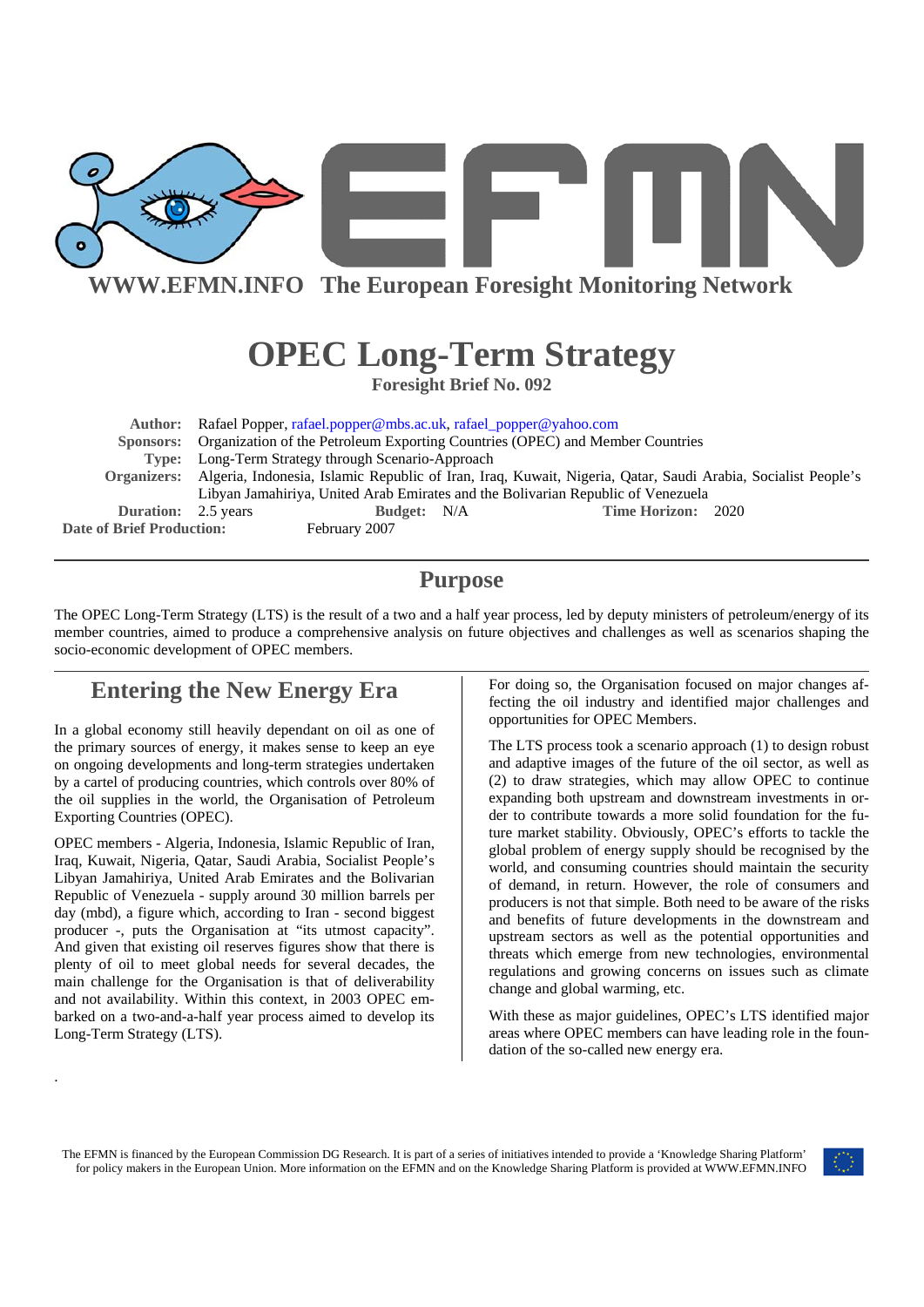#### **The Role of Oil in 2020**

Based on the assumption that oil 'will remain the main fuel over the next 20 years', the LTS has taken a scenario approach to explore three scenarios:

- **Dynamics as Usual (DAU)** using current patterns of global economic growth
- **Protracted Market Tightness (PMT)** using higher rates of global economic growth
- **Prolonged Soft Market (PSM)** using lower rates of global economic growth

Several factors were considered as key shapers of the future oil demand: demographics; advances in technology; capital availability and trends in commodity prices; domestic policies and global trade developments; regimes; environmental policies; financial regulations; and international imbalances, such as current account and budget deficits. And given that major consuming countries' policies have also affected the oil de-

## **Key Features of OPEC's LTS**

- **Promoting Fair & Stable Prices:** The LTS recognises that "extreme price levels, either too high or too low, are damaging for both producers and consumers", therefore it proposes that OPEC Members become "more proactive under all market conditions". Unstable prices do nothing but putting in danger the sustainability of supply as well as the security of demand.
- **Monitoring Economic, Technological & Political Developments in the Oil and Other Key Sectors:**  The LTS recommends the use of so-called ´leading indicators` to monitor economic downturns and upturns affecting the oil demand and supply. However the process should be extended to policies and technological developments in other key sectors in order to measure possible impacts on the oil sector.
- **Promoting Timely and Sensible Plans for Capacity Expansion:** Capacity expansion investments are normally affected by uncertainties concerning the future oil production in OPEC countries. Therefore big efforts would need to be made in order to reduce the burden of risk in making investments, especially in the downstream sector.
- **Encouraging Consuming Countries to Increase Investments in the Downstream Sector:** The LTS considers that consuming countries and international oil companies have the main responsibility for investing in the downstream sector. As pointed out by several analysts, the newest refinery in the USA (the world's major oil consumer) is about 30 years old, despite the uninterrupted growth of demand for oil products there and worldwide.

mand with higher tax rates on oil products and more subsidies on alternative fuels - e.g. biofuel -, OPEC members perceived the need for a coherent and consistent strategy for the Organization. The LTS puts oil demand in Dynamics-as-Usual scenario at an average of 1.5 mbd increase by 2020, with 3/4 of it coming from developing countries. The Protracted-Market-Tightness scenario suggests the demand would beat DAU prospects by more than 5mbd whereas the Prolonged-Soft-Market scenario goes below DAU average by 7mbd. Such uncertain future for the oil demand represents a key challenge for both OPEC and non-OPEC oil producers given that the oil demand "could range by as much as 10mbd or more". The LTS thus looks at the whole supply chain from crude to product and points out that while the upstream sector - exploration, drilling, production - is practically under control in member countries, the situation in the downstream sector - distribution, marketing and refining - if "far behind" future oil demands, suggesting strategic partnerships were needed among members and between members and consumers.

- **Strengthening RTD Cooperation Among Members and Between Members and Other Actors:** The LTS stresses the need for stronger partnerships in both upstream and downstream scientific RTD among members and with international organisations, companies, etc.
- **Promoting the Development of Technologies that Address Climate Change Concerns:** The LTS also makes emphasis on the need for technology-based responses to air quality and climate change problems. Successful examples such as the carbon dioxide capture and storage technologies - e.g. enhanced oil recovery - would improve the environmental credentials of OPEC Members.
- **Promoting the Application of Advanced Upstream Technologies:** The LTS urges OPEC National Oil Companies to promote cooperation in activities aimed at sharing technology, knowledge, and experience, in particular for the application of advanced upstream technologies. Among the potential benefits of cooperation in exploration and development activities are: reducing costs, increasing recovery rates, and widening frontiers, thus increasing competitiveness.
- **Promoting a Fair Rule of Common but Differentiated Environmental Responsibilities:** The LTS advocates for a fair rule of common but differentiated environmental responsibilities. In doing so, OPEC should play a stronger role in making the international community fulfil its obligations with developing nations, for example:
	- minimising the adverse effects of environmental regulations and measures on fossil-fuel exporting developing countries;
	- promoting economic diversification;
	- transferring technology; and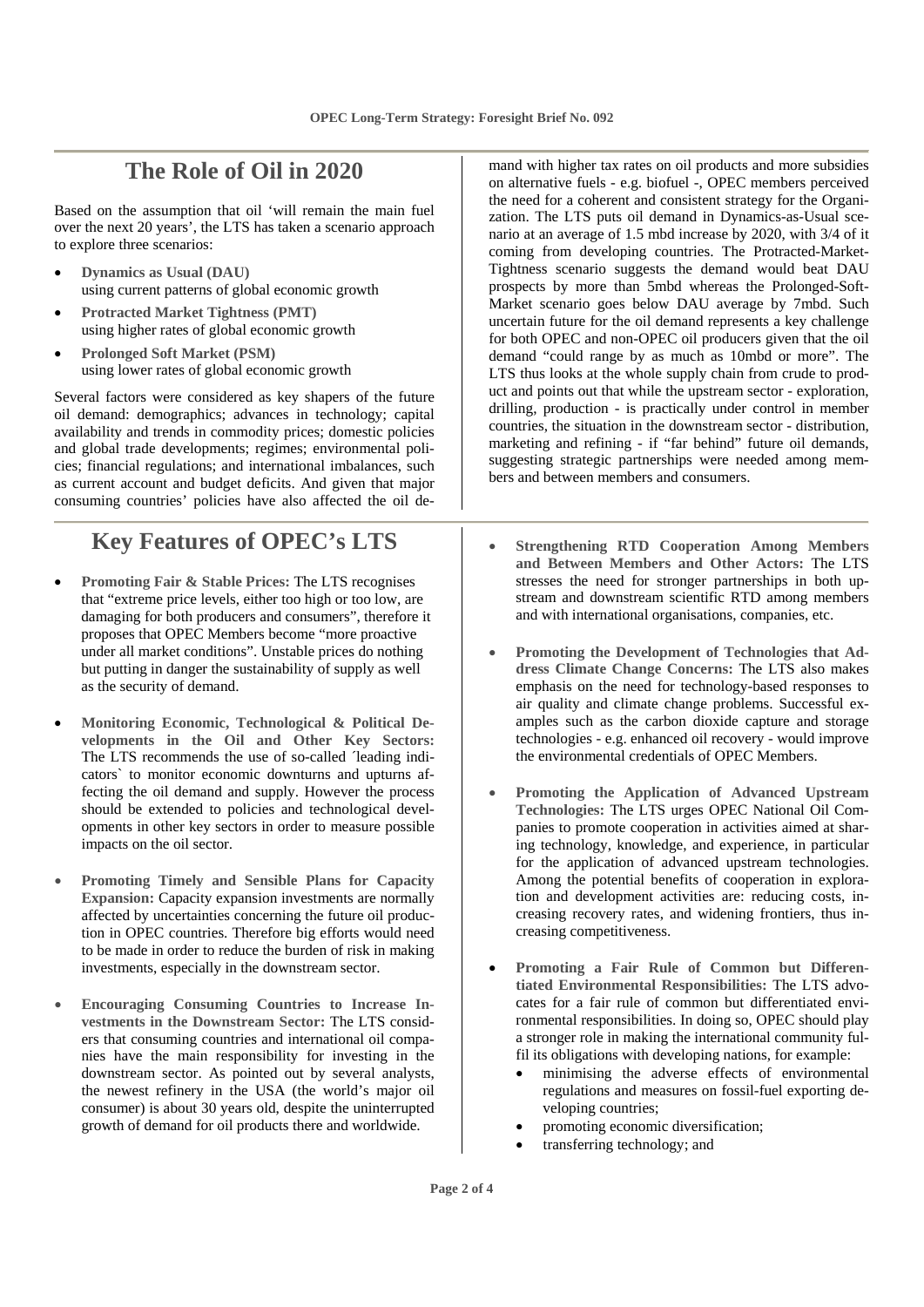- building capacities.
- **Promoting Deeper Dialogue Among Oil Producers, and Between Producers & Consumers:** The LTS suggests OPEC Members become more active in traderelated discussions and at the same time use their natural resources as a comparative advantage for improving economic and social development. The LTS also recognises the need for deeper dialogue among producers and between producers and consumers.

 Several key issues have emerged as central topics for those discussions:

- market stability;
- security of demand and supply;
- upstream & downstream investment;
- upstream  $&$  downstream technologies, among others.

**Asia's Growing Interest in OPEC** 

In his closing remarks during the Third OPEC International Seminar "OPEC in a New Energy Era: challenges and opportunities", September 2006, Dr. Edmund M. Daukoru, President of the OPEC Conference and Minister of State for Petroleum Resources in Nigeria, stated that:

 "*A changing pattern in the dynamics of oil demand is being witnessed today, with a geographic shift in growth patterns from the OECD countries to emerging Asia,* 

#### **EU's Energy Dialogue with OPEC**

Since 2004, the European Union (EU) and OPEC have established the so-called Energy Dialogue, whereby meetings and workshops are organised to discuss energy policies and possibilities for cooperation. And, within this framework, Dr. Heinz Hilbrecht, Director for Conventional Energy Sources, at the Commission of the EU, presented in September 2006 various key goals and instruments of the EU's external energy policy, which include partnership with producers, transit countries and other international actors.

In this respect, the EU policy sees OPEC-EU Dialogue as a mutually beneficial initiative, which contributes to increase security and predictability in the market, "*thus paving the way* 

#### **Implementation of OPEC's Long-Term Strategies**

Since the publication of OPEC's LTS, the Organisation and its Members have undertaken several actions in line with the LTS, some of these include:

Besides the producing and consuming countries, several other stakeholders should also take part in this process, for example: regional organisations - e.g. European Union), bodies of the United Nations system, the International Energy Agency (IEA), the International Energy Forum (IEF), etc. The presence of observers - non-Members producing countries - in OPEC ministerial meetings is regarded as important and strategic given that the Organisation is considering an expansion of Members and Associates.

• **Stressing the Positive Role of OPEC in the World:** The LTS highlights OPEC's role in supporting oil market stability, and laments the existence of preconceptions and misunderstandings on this matter. In this regards, key factors impacting on the oil prices such as speculation in the futures market, geo-politics and natural calamities were seen as far beyond control of OPEC members.

*China in particular. This growth will be primarily driven by the transportation sector*".

At the Seminar, similar remarks made by Dr. Guoqiang Utang, Ambassador to Permanent Mission of the People's Republic of China to the United Nations and other International Organizations in Vienna, portrayed OPEC as "*a major force in stabilizing the world oil market*"*.* He also recognised that "*China is ready to enhance the cooperation with OPEC member states and other countries or regions in the world by moving into a new era of comprehensive, mutually beneficial and diversified international energy cooperation*".

*for the necessary long-term investments*". And, according to Dr. Hilbrecht, the EU's "*dialogue with OPEC is developing towards several directions… And cooperation on a number of issues is reviewed:* 

- *the first of these issues relates to the energy policies adopted by both sides and their impact on oil markets demand and supply;*
- *the second concerns investments in the refining sector and their impact on crude and product prices and volatility; and,*
- *the third issue is climate change and carbon capture and storage technologies*".
- **Projects to build new refineries.** Several countries began refinery-building projects - Algeria, Nigeria, Kuwait, Saudi Arabia, and Venezuela. These initiatives are coherent with features 3 and 4 (see above) of the LTS.
- **Conferences and workshops to discuss key developments in the sector.** In December 2006, OPEC and the EU organised a two-day Joint Workshop that focused on the following two questions: *Do the prices of futures in-*